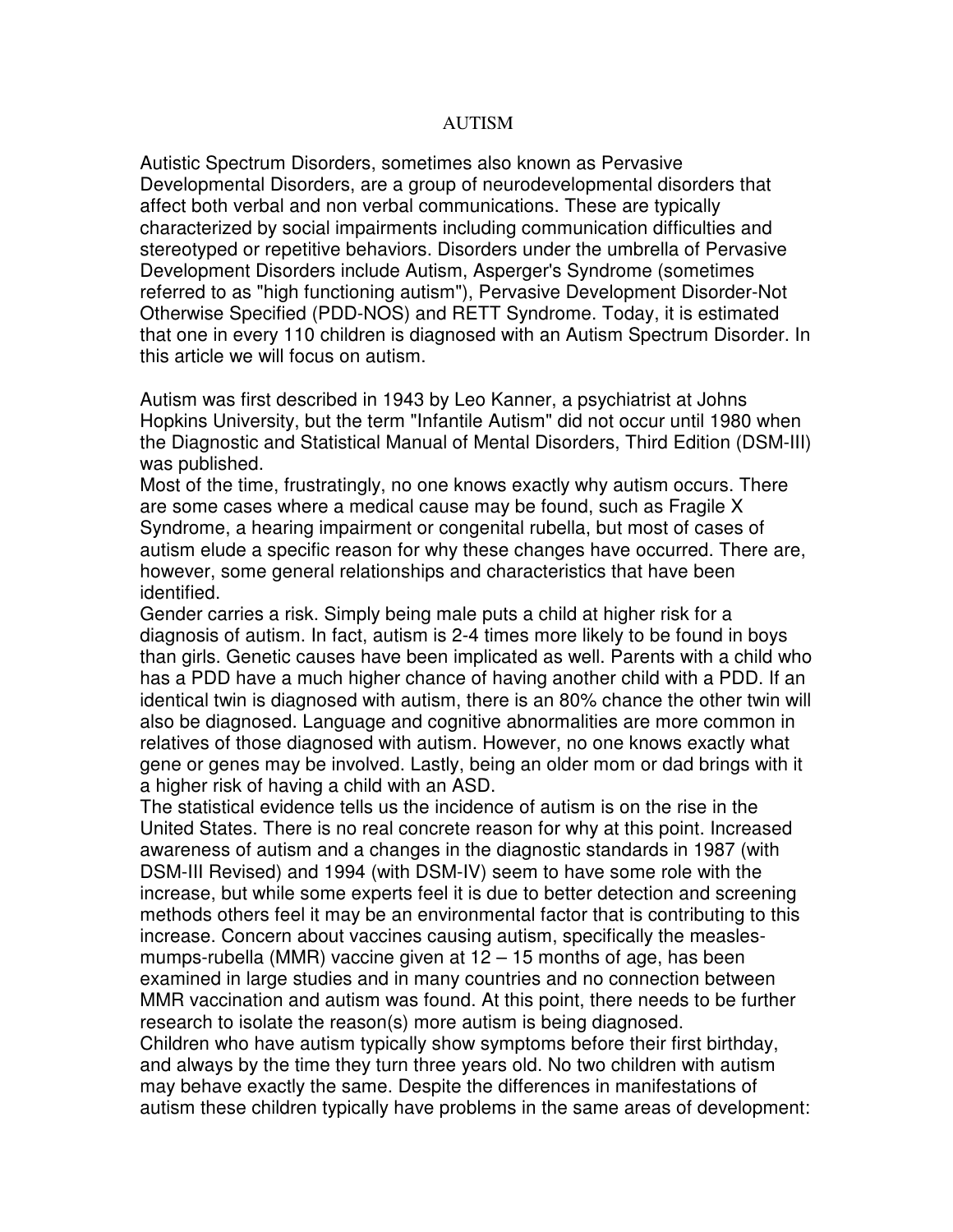social interaction, language and behavior.

Problems in the area of social interaction may include a child not pointing to an object s/he wants by twelve months old, not giving hugs, kisses or cuddling, and eye contact is poor or non-existent. Having trouble forming friendships is another concerning sign, and an autistic child often withdraws to play in his or her "own world" for hours.

Verbal skills suffer, with many autistic children suffering from speech delay. If speech is present, it may be repetitive or rhyming without intending to convey any specific meaning to the listener.

In their daily routine, children with autism rigidly demand an identical daily routine. Deviation from the normal routine can trigger explosive tantrums. Repetitive behaviors are common, and some children may injure themselves through such behaviors. Autistic children may be exquisitely sensitive to some stimuli such as touch, but unfazed by things that cause pain or startle other children.

Many children with autism have mental retardation, and development of a seizure disorder is not uncommon.

There is no lab test available to diagnose autism. It is, rather, diagnosed based on the behavior of the child. A single encounter doesn't qualify, either – the behaviors of an autistic child would be expected to occur all the time and in every setting: with mom alone, dad alone, in school or daycare, with a babysitter or other family member. For this reason, parents need to be pro-active in sharing developmental information and concerns with the pediatrician. Part of the reason young children have "well check-ups" so often is to provide ample opportunity to discuss with the pediatrician what the child is doing and what s/he is expected to be doing in the coming months. Any deviations from these expected milestones can be discussed, and if necessary, a follow up appointment can be made to discuss these issues exclusively.

While there are no blood or urine tests available to diagnose autism, there are some screening exams that can be done if concern exists. Some of these tests include Ages and Stages Questionnaire (ASQ), Parents Evaluation of Developmental Status (PEDS) and Modified Checklist for Autism in Toddlers (M-CHAT), but many more exist. If screening tests suggest autism or another ASD then referral to a team of specialists for a complete diagnosis is in order. Such a team may consist of a pediatrician, a pediatric neurologist, a developmental specialist, a child psychiatrist, a psychologist, a geneticist, an occupational therapist, physical therapist and/or speech therapist.

These specialists may be available through an Early Intervention Program (a public program supported by the government) for children up to three years old, and through the public school's Special Education Department if the child has already turned three years old.

Treatment is customized for each patient, but the following rules of thumb apply. Early treatment is best. Intensive behavioral and communication therapies are important for improving social skills. Physical and/or Occupational therapies may be needed. Medications may be useful to help curb some symptoms of autism, but side effects may outweigh the benefit and a full discussion with the